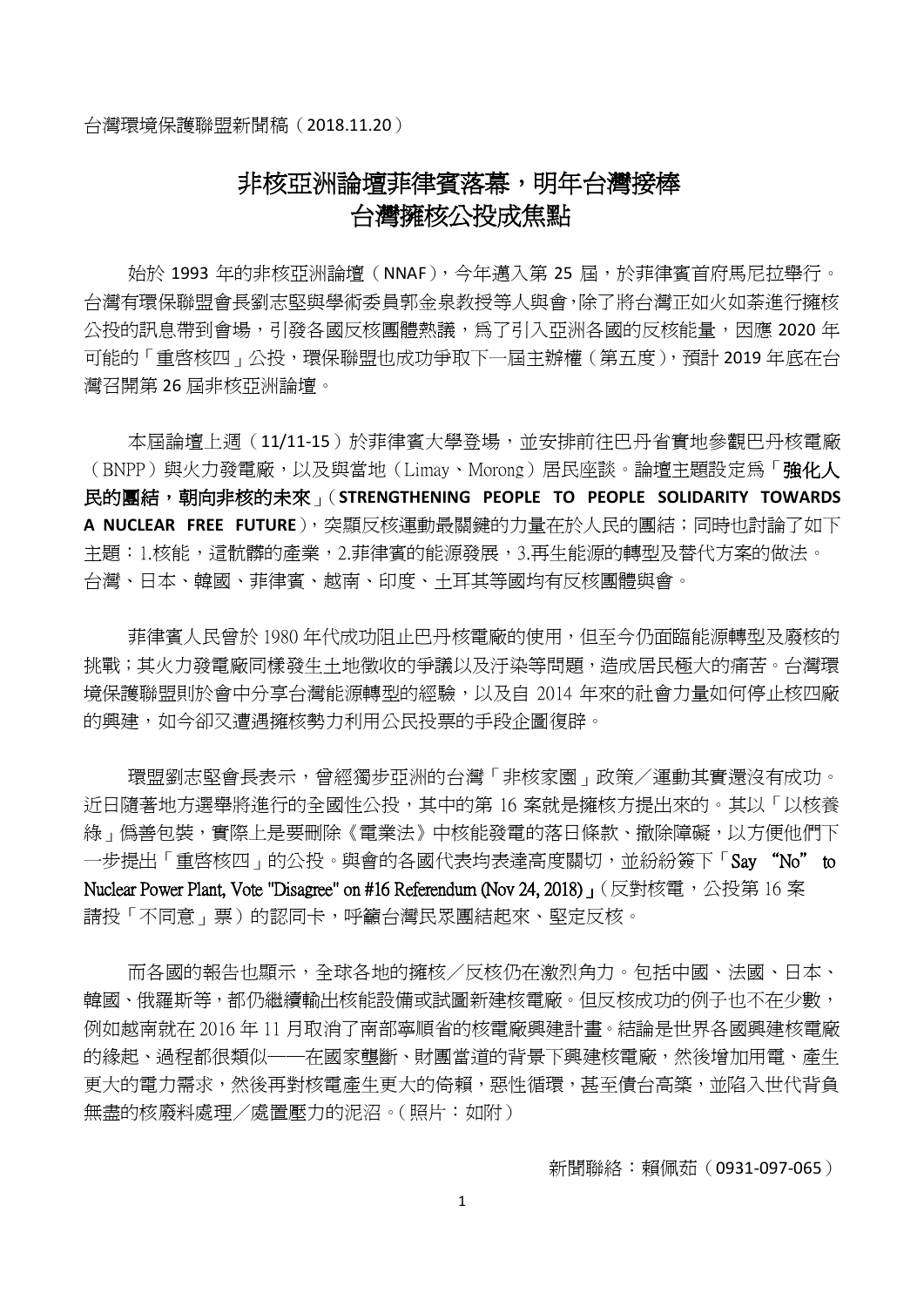# **The anti-nuclear movement and energy transformation in Taiwan**

Liu Chih-Chien, Director Taiwan Environmental Protection Union tepu.org@msa.hinet.net, jyhjiliu@gmail.com 2018

#### **A. Nuclear power and renewable energy power**

There are three nuclear power plants (NPPs) in operation in Taiwan (operating since 1978, 1981, and 1984, respectively, with 636 MWx2, 985 MWx2, 951 MWx2, i.e. two reactors at each location), which are aged 30-40 years already. The three NPPs have a total capacity of 5,155 MW, which is 11% of total installed capacity in Taiwan in 2017. But because of operation troubles and fuel storage factors, some units have stopped functioning early, so NPP power generation has actually achieved only 8.4 % of total power generation. And the 4th NPP project, which had been under construction for 25 years (since 1992), has been suspended at prese nt. It was opposed by civil society forces and the anti-nuclear movement, and is not completely finished yet, though its projected cost has long been spent and overrun. In the past, the authoritarian government and its electricity monopoly Taipower argued that nuclear and fossil fuel power plants were necessary for industrial development, and intentionally neglected conservation and renewable energy. But on this medium-sized island, potential sites for NPPs are very limited, and the problem of nuclear waste disposal is unresolved.

The "low level" radioactive-waste is stored in-situ at the three NPPs and on Lan-Yu Island; the amount of waste is 105,000 and 100,000 barrels (55 gallon barrels), respectively. The spent fuel pools in the 1st and 2nd NPPs are full or going to be full soon. And some dry storage containers had been constructed and prepared to store the high level radioactive d epleted-fuel waste. This large amount of (low and high intensity) radioactive-waste, has incurred very high expenses, even before considerations of the final disposal problem (or liability), and justice for following generations.

Renewable energy in Taiwan includes conventional hydropower, wind power, solar photovoltaic (PV), biomass, geothermal, sea-wave, and energy production from waste. The total installed capacity of renewable energy was 4,700 MW in Taiwan in 2017. This power generation was approximately 4.5 % of the total power generation. Due to promotion by the government after change of regimes, it has been growing rapidly. Installation capacity of renewable energy, including solar PV and offshore sea wind power, is expected and planned to reach as high as 20 GW. But little has been done in energy conservation. Electric power consumption has been growing by 2% annually in recent years. And the price rate set by the government monopoly, Taipower, is comparably low, which is not good for encouraging energy saving and investment in alternatives.

## **B. The anti-nuclear movement and the halting of Nuclear Power Plant No. 4**

Taiwanese scholars started to oppose nuclear power in 1985, focusing on the NPP4 project in progress; at that time martial law, declared in 1949, was still in force. "The Republic of China" on Taiwan under the KMT regime originally planned to buy twelve nuclear power plants from Westinghouse; this was a situation in which it expended high sums on U.S. products, in effect to lobby for continued diplomatic recognition and military support in its Cold War standoff with communist China.

The Taiwan Environmental Protection Union (TEPU) and other NGOs launched the anti-nuclear movement in 1988, following the shock of the Chernobyl accident that galvanized public concern. From April 1988, large demonstrations were held annually. The movement demanded that Taiwan should be a nuclear-free homeland for its people (非核家園) and that the NPP4 project should be subject to popular referendum. Popular votes in opposition party-administered areas such as Taipei City and Ilan County in 1996 found 54% and 64% of voters opposed to the nuclear power plants.

There was in particular determined resistance at the seaside town of Kung Liao on the northeast corner of Taiwan, where NPP4 was being constructed; fishermen there realized that fisheries and seashore aquaculture at the nearby sites of NPP1 and NPP2 had been much damaged, and so NPP4 threatened their livelihood. Several times they surrounded and halted the construction. However, an incident in October 1991 in which a protester's small truck accidentally hit and killed a policeman during a large confrontation at the entrance to NPP4 put a chill on direct action. The truck driver was sentenced to life imprisonment, as if for homicide with intent, and he actually served 12 years.

In 2000, the opposition Democracy Progressive Party (DDP) candidate for president, Chen Shui-bian, pledged to the people of Kung Liao that if elected he would stop NPP4. Chen was narrowly elected, the first ever democratic change of regime in Taiwan, and ordered construction halted. But the old regime's KMT-controlled legislature threatened to impeach him, and he gave in to continued construction in 2001. The legislature likewise passed a "bird-cage"-like Referendum Law in 2003 that put a high threshold on popular referendums. The KMT took back the presidency in 2008 and slated continued high expenditures for overruns on NPP4.

However, the anti-nuclear movement got a new strong momentum following the Fukushima earthquake, tsunami, and nuclear disaster